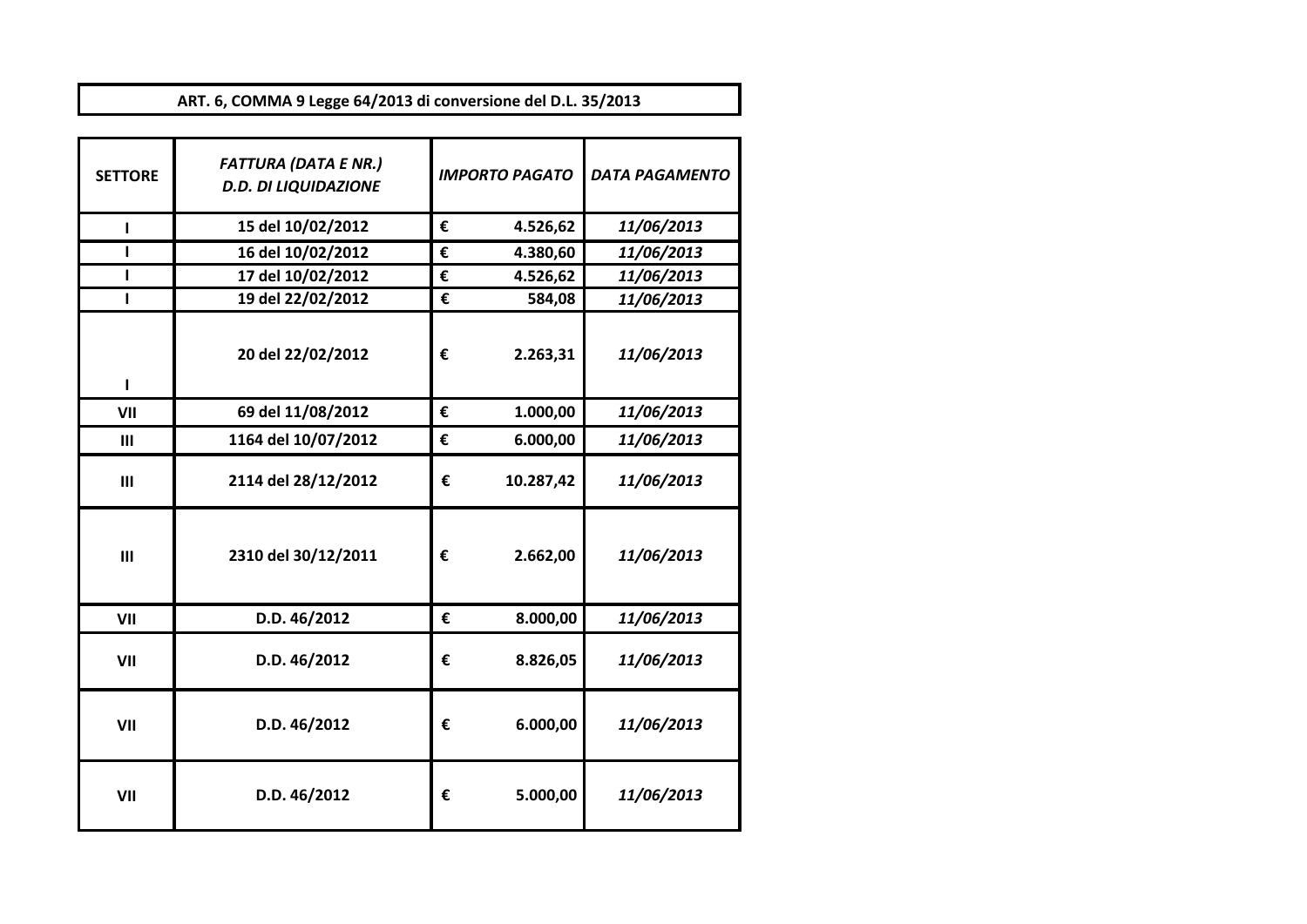| VII          | D.D. 46/2012        | € | 4.000,00 | 11/06/2013 |
|--------------|---------------------|---|----------|------------|
| VII          | D.D. 46/2012        | € | 3.000,00 | 11/06/2013 |
| VII          | D.D. 46/2012        | € | 2.500,00 | 11/06/2013 |
| VII          | D.D. 46/2012        | € | 500,00   | 11/06/2013 |
| VII          | D.D. 46/2012        | € | 300,00   | 11/06/2013 |
| VII          | D.D. 46/2012        | € | 200,00   | 11/06/2013 |
| VII          | D.D. 46/2012        | € | 100,00   | 11/06/2013 |
| VII          | D.D. 46/2012        | € | 100,00   | 11/06/2013 |
| VII          | D.D. 46/2012        | € | 100,00   | 11/06/2013 |
| VII          | D.D. 46/2012        | € | 3.000,00 | 11/06/2013 |
| VII          | D.D. 46/2012        | € | 2.500,00 | 11/06/2013 |
| VII          | D.D. 46/2012        | € | 2.000,00 | 11/06/2013 |
| VII          | D.D. 46/2012        | € | 1.500,00 | 11/06/2013 |
| VII          | D.D. 46/2012        | € | 1.000,00 | 11/06/2013 |
| VII          | D.D. 46/2012        | € | 400,00   | 11/06/2013 |
| VII          | D.D. 46/2012        | € | 150,00   | 11/06/2013 |
| VIII         | 457/2011            | € | 1.059,84 | 11/06/2013 |
| VIII         | 554/2011            | € | 154,04   | 11/06/2013 |
| $\mathbf{I}$ | 114/2012 e 115/2012 | € | 1.473,87 | 11/06/2013 |
| VII          | 13/2011             | € | 2.200,00 | 11/06/2013 |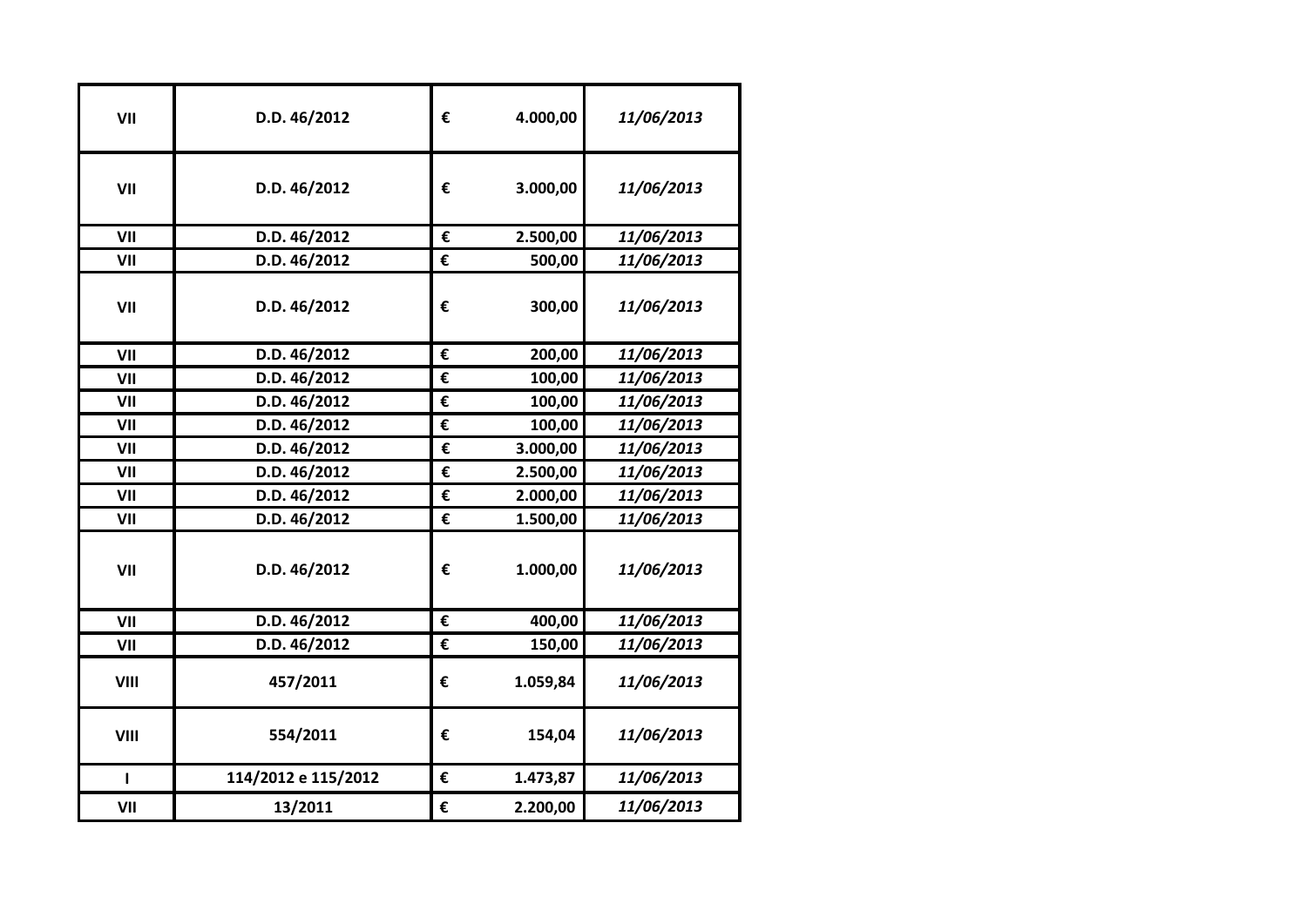| VII           | 14/2011                              | € | 1.650,00   | 11/06/2013 |
|---------------|--------------------------------------|---|------------|------------|
| III           | 01/2012                              | € | 2.305,82   | 11/06/2013 |
| $\mathbf{I}$  | Prot. 1953/2011 e Prot. 1418/2012    | € | 2.850,00   | 11/06/2013 |
| $\mathbf{II}$ | FATT. NR. 07/2010                    | € | 8.504,52   | 11/06/2013 |
| $\mathbf v$   | FATT. NR. A/605/2012 +<br>A/723/2012 | € | 9.764,04   | 11/06/2013 |
| $\mathbf{H}$  | D.D. 42/2009                         | € | 10.475,40  | 11/06/2013 |
| Ш             | <b>Impegno 544/2011</b>              | € | 2.783,58   | 11/06/2013 |
| L             | FATT. 35/2012                        | € | 9.000,00   | 11/06/2013 |
| L             | FATT. 38/2012                        | € | 16.567,30  | 11/06/2013 |
| п             | FATT. 42/2012                        | € | 7.530,61   | 11/06/2013 |
| L             | FATT. 45/2012                        | € | 16.567,30  | 11/06/2013 |
| L             | FATT. 49/2012                        | € | 16.567,30  | 11/06/2013 |
| L             | FATT. 52/2012                        | € | 16.567,30  | 11/06/2013 |
|               | I DISTINTA NR. 238 DEL 11/06/2013    | € | 211.427,62 |            |
|               |                                      |   |            |            |
| IV            | FATT. 173/2011                       | € | 16.917,47  | 12/06/2013 |
| IV            | FATT. 28/2009 E 34/2009              | € | 4.700,00   | 12/06/2013 |
| IV            | FATT. 4/2012                         | € | 4.800,00   | 12/06/2013 |
| IV            | C/ FATT. 11/2011                     | € | 2.035,86   | 12/06/2013 |
| IV            | SALDO FATT. 11/2011 + 27/2011 +      | € | 6.699,64   | 12/06/2013 |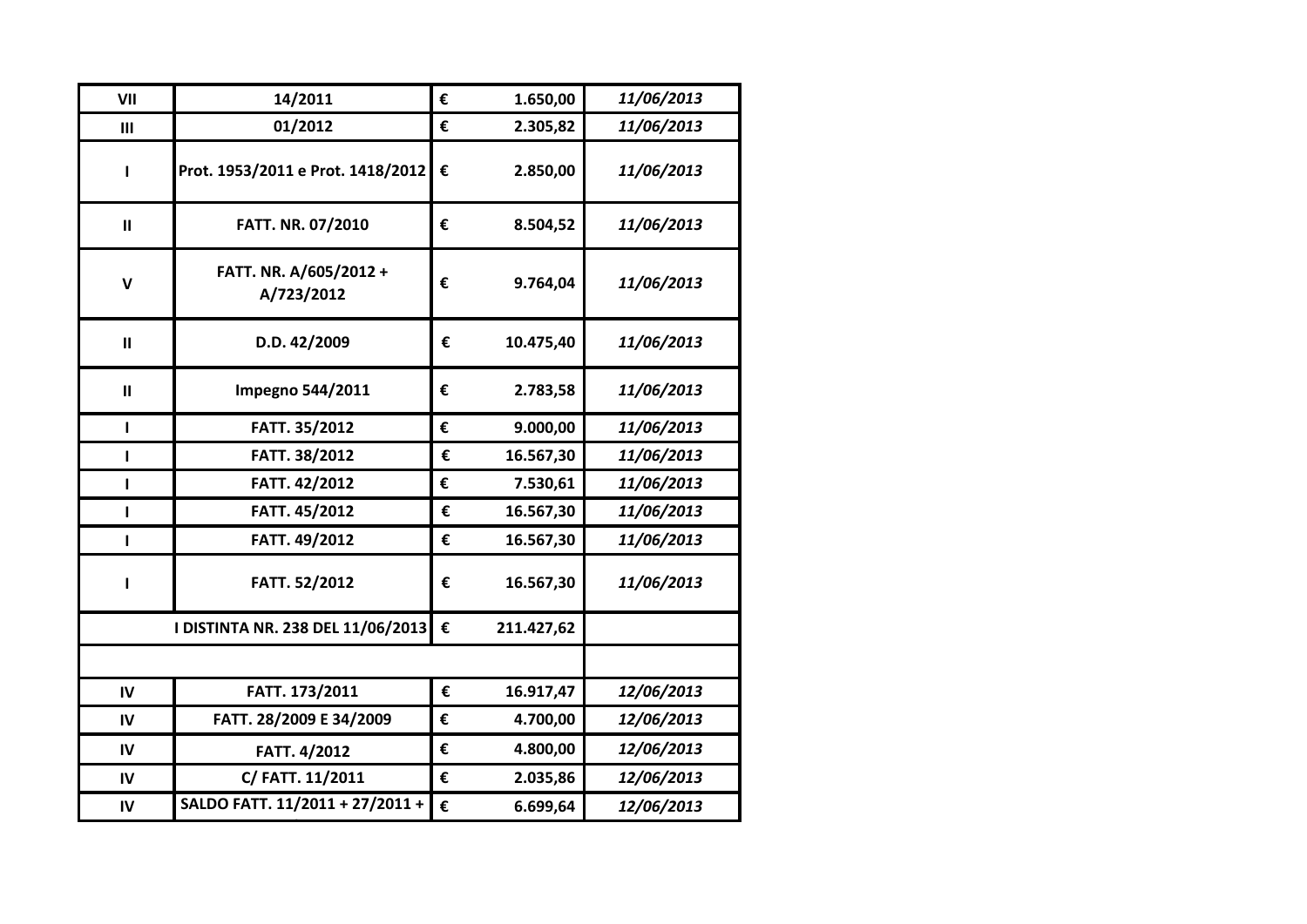| IV            | <b>SALDO FATT. 54/2012</b>                     | € | 28.352,59 | 12/06/2013 |
|---------------|------------------------------------------------|---|-----------|------------|
| IV            | SALDO FTT. 10-14-25-37-45-62-77-<br>86/2011    | € | 4.500,00  | 12/06/2013 |
| IV            | <b>Rendiconto 2012</b>                         | € | 3.500,00  | 12/06/2013 |
| IV            | FTT.<br>2299/2300/2388/2389/2390/2391<br>/2012 | € | 15.799,84 | 12/06/2013 |
| IV            | C/O FATT. 63/2012                              | € | 3.594,27  | 12/06/2013 |
| IV            | FATT. 32 + 52 e 69/2012                        | € | 70.804,24 | 12/06/2013 |
| IV            | $C/O$ FATT. $86 + 108 + 125 + 142 +$           | € | 65.657,81 | 12/06/2013 |
| $\mathsf{IV}$ | SALDO FATT. 220 - 223/2011 +<br>2/2012         | € | 4.113,60  | 12/06/2013 |
| IV            | FATT. A/000757/2009                            | € | 364,00    | 12/06/2013 |
| IV            | FATT. A/000250/2010                            | € | 508,30    | 12/06/2013 |
| IV            | FATT. A/000609/2010                            | € | 1.527,65  | 12/06/2013 |
| IV            | FATT. A/000242/2011                            | € | 1.668,32  | 12/06/2013 |
| $\mathsf{IV}$ | FATT. A/000577/2011                            | € | 2.524,80  | 12/06/2013 |
| IV            | FATT. A/000155/2012                            | € | 1.773,41  | 12/06/2013 |
| IV            | FATT. A/000365/2012                            | € | 1.519,15  | 12/06/2013 |
| IV            | FATT. A/000516/2012                            | € | 671,55    | 12/06/2013 |
| IV            | FATT. A/000623/2010                            | € | 1.279,13  | 12/06/2013 |
| IV            | FATT. A/000509/2011                            | € | 3.600,00  | 12/06/2013 |
| IV            | FATT. A/000252/2012                            | € | 3.589,25  | 12/06/2013 |
| IV            | FATT. A/00060/2012                             | € | 1.200,00  | 12/06/2013 |
| IV            | FATT. A/000363/2012                            | € | 556,00    | 12/06/2013 |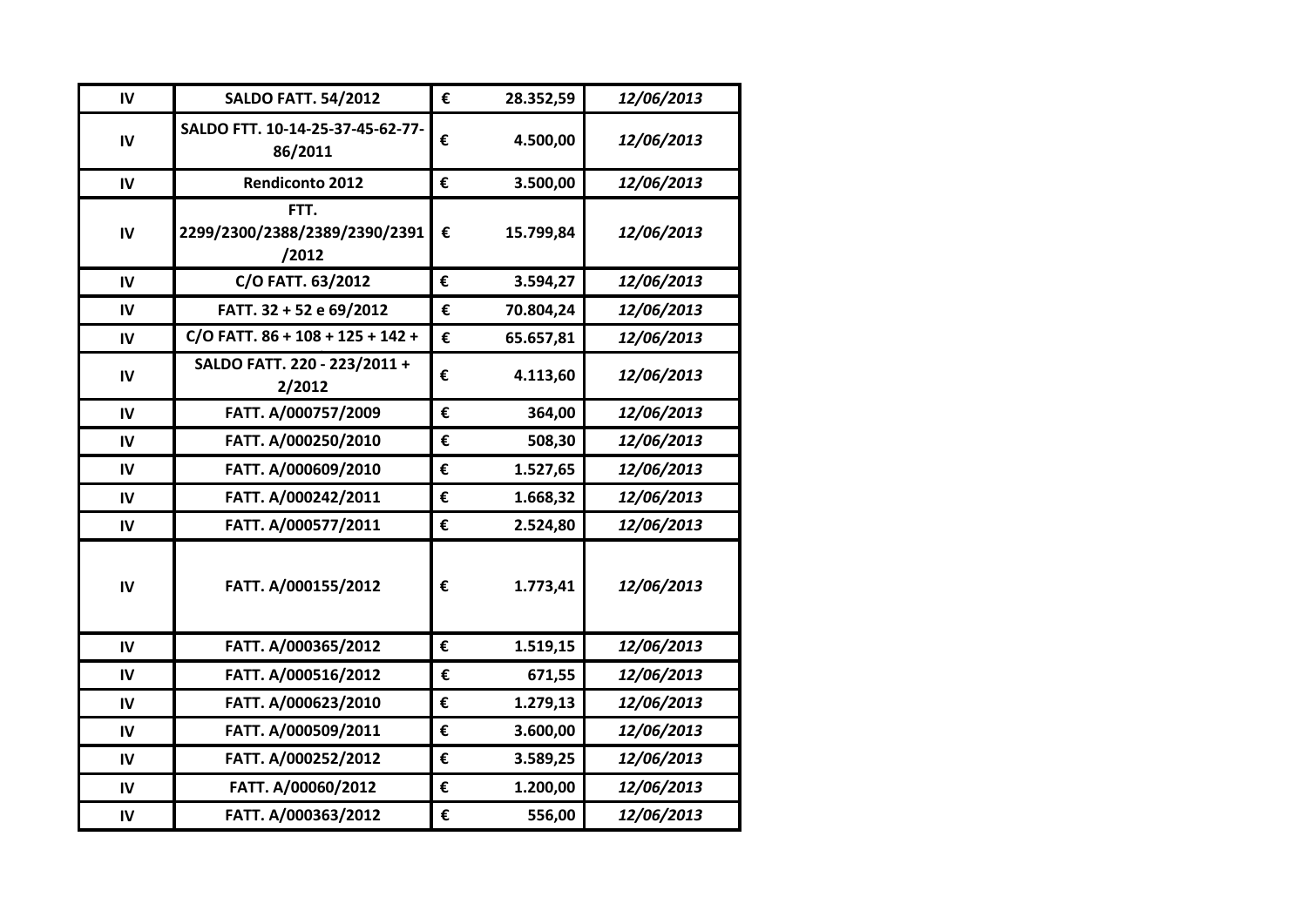| IV | FATT. A/00087/2011                       | € | 970,00    | 12/06/2013 |
|----|------------------------------------------|---|-----------|------------|
| IV | FATT. A/000499/2011                      | € | 2.378,00  | 12/06/2013 |
| IV | FATT. A/000402/2012                      | € | 1.028,24  | 12/06/2013 |
| IV | FATT. A/000238/2012                      | € | 1.006,18  | 12/06/2013 |
| L  | FATT. DALLA NR. 273 ALLA NR.<br>280/2012 | € | 5.265,63  | 12/06/2013 |
| L  | FATT. DALLA NR. 307 ALLA NR.<br>314/2012 | € | 5.441,14  | 12/06/2013 |
| п  | FATT. DALLA NR. 333 ALLA NR.<br>340/2012 | € | 5.441,14  | 12/06/2013 |
| Ш  | FATT. DALLA NR. 361 ALLA NR.<br>367/2012 | € | 4.520,57  | 12/06/2013 |
| ı  | FATT. DALLA NR. 438 ALLA NR.<br>444/2012 | € | 4.520,57  | 12/06/2013 |
| L  | C/O FATT. 32,34,36/2012                  | € | 5.236,94  | 12/06/2013 |
| L  | SALDO FATT. 32,34,36/2012                | € | 2.167,24  | 12/06/2013 |
| L  | FATT. 41,42,43/2012                      | € | 11.178,25 | 12/06/2013 |
| L  | FATT. 63,64/2012                         | € | 5.930,86  | 12/06/2013 |
| L  | FATT. 121/2012                           | € | 4.833,30  | 12/06/2013 |
| L  | FATT. 134/2012                           | € | 3.549,20  | 12/06/2013 |
| ı  | FATT. 10 E 22/2012                       | € | 7.120,87  | 12/06/2013 |
| г  | C/O FATT. 46 E 49/2012                   | € | 5.821,38  | 12/06/2013 |
| ı  | C/O FATT. 46 E 49/2012                   | € | 146,60    | 12/06/2013 |
| ı  | <b>SALDO FATT. 46 E 49/2012</b>          | € | 983,20    | 12/06/2013 |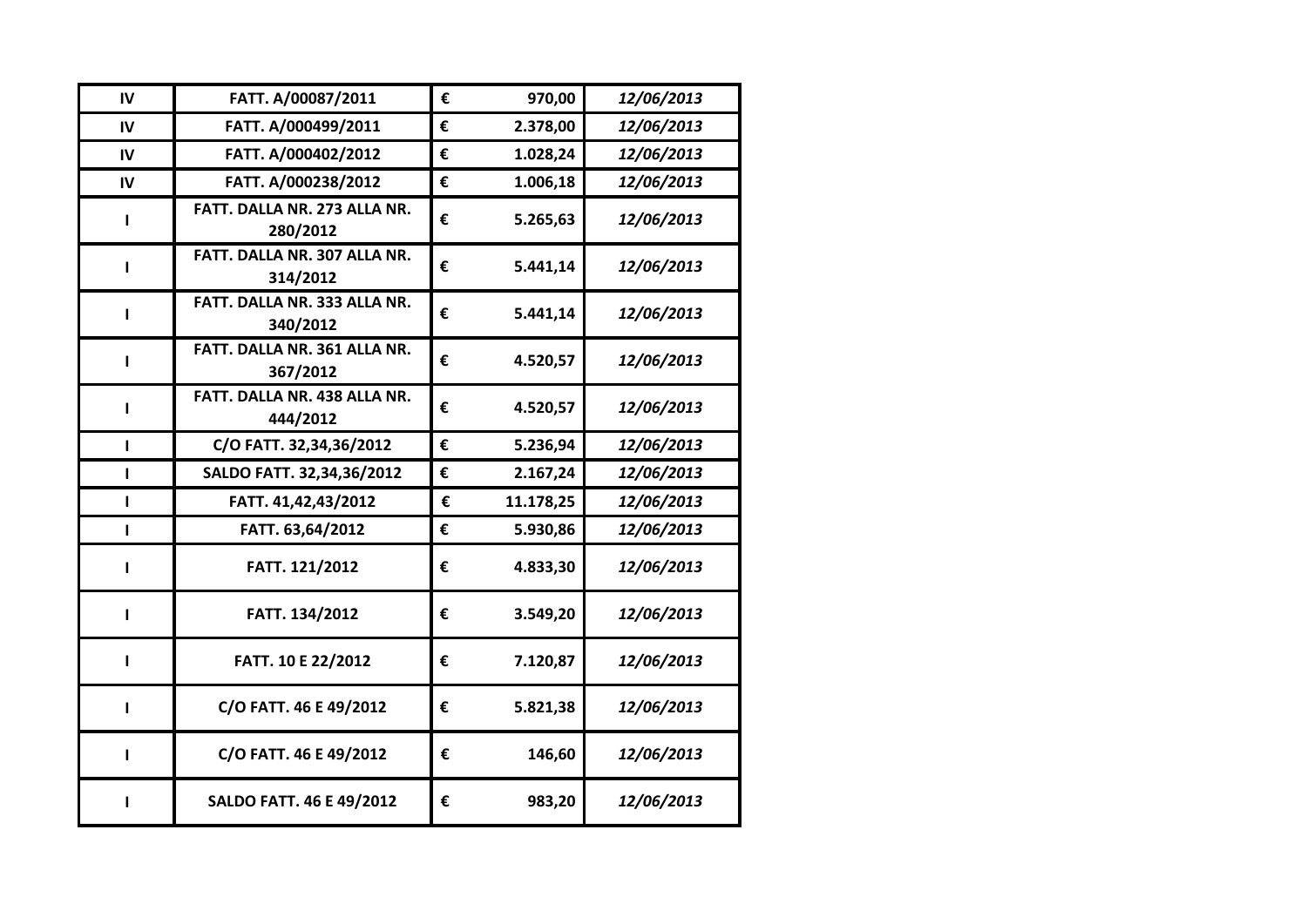| ı            | C/O FATT. 219 E 237/2010                                                      | € | 1.000,00   | 12/06/2013 |
|--------------|-------------------------------------------------------------------------------|---|------------|------------|
| п            | SALDO FATT. 219 E 237/2010                                                    | € | 4.844,91   | 12/06/2013 |
| п            | FATT. 9 E 29/2011                                                             | € | 9.531,99   | 12/06/2013 |
| п            | C/O FATT. 61 E 104/2011                                                       | € | 7.611,10   | 12/06/2013 |
| $\mathbf{I}$ | SALDO FATT. 61 E 104/2011                                                     | € | 3.055,65   | 12/06/2013 |
|              | II DISTINTA NR. 241 DEL 12/06/2013 €                                          |   | 355.839,84 |            |
|              |                                                                               |   |            |            |
| VI           | <b>SALDO FATT. 1275/2012</b>                                                  | € | 1.331,00   | 14/06/2013 |
| VI           | <b>SALDO FATT. 55/2012</b>                                                    | € | 1.632,91   | 14/06/2013 |
| $\mathbf v$  | SALDO FATT. 644/2011, 645/2011,<br>1028/2011, 234/2012, 251/2012,<br>572/2011 | € | 16.895,27  | 14/06/2013 |
| $\mathbf v$  | FATT. 542, 543, 544/2012 + 1240 E<br>1241/2012 + 922 E 923/2012               | € | 2.978,53   | 14/06/2013 |
| $\mathsf{V}$ | FATT. 12/2011 E 1/2012                                                        | € | 9.840,00   | 14/06/2013 |
| $\mathsf{V}$ | FATT. 39 E 44/2012                                                            | € | 2.036,50   | 14/06/2013 |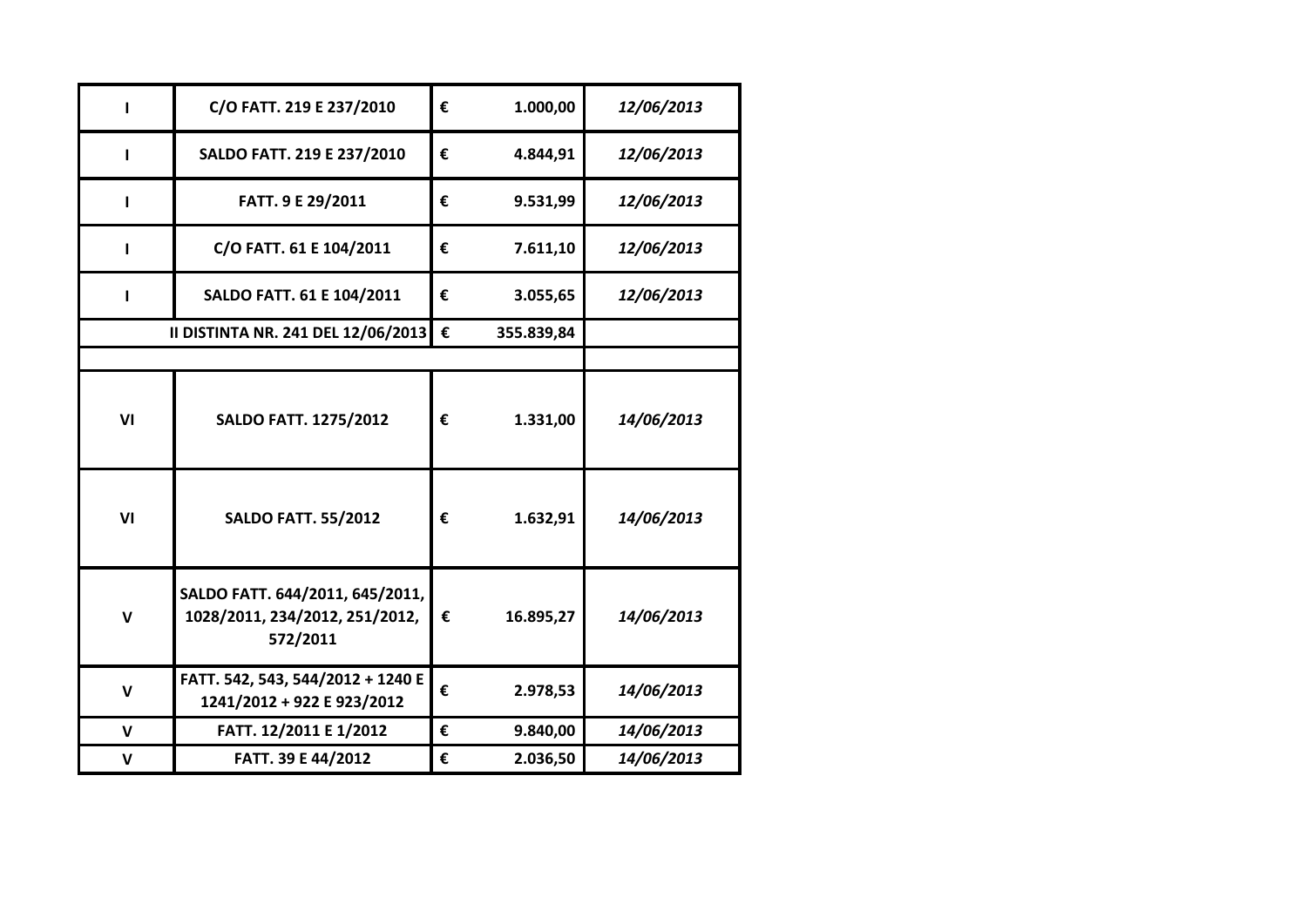| $\mathbf v$  | D.D. 165/2012                                                                                                | € | 1.500,00  | 14/06/2013 |
|--------------|--------------------------------------------------------------------------------------------------------------|---|-----------|------------|
| $\mathbf v$  | FATT. 21, 39 E 42/2012                                                                                       | € | 8.715,50  | 14/06/2013 |
| $\mathsf{V}$ | FATT. 34/2011 E 28/2012                                                                                      | € | 2.116,63  | 14/06/2013 |
| $\mathbf v$  | FATT. 18/2011 E 19/2011                                                                                      | € | 2.080,80  | 14/06/2013 |
| IV           | FATT. 62/2011                                                                                                | € | 2.000,00  | 14/06/2013 |
| IV           | FATT. 19/2012                                                                                                | € | 5.840,00  | 14/06/2013 |
| IV           | FATT. 40/2012                                                                                                | € | 5.476,75  | 14/06/2013 |
| IV           | FATT. 06/2012                                                                                                | € | 24.680,00 | 14/06/2013 |
| VII          | <b>ORDINANZA TRIBUNALE</b><br>28/10/2012                                                                     | € | 1.452,00  | 14/06/2013 |
| VII          | <b>ORDINANZA TRIBUNALE</b><br>28/10/2012                                                                     | € | 20.000,00 | 14/06/2013 |
| IV           | <b>SALDO FATT. 63/2012</b>                                                                                   | € | 5.683,65  | 14/06/2013 |
| VII          | FATT. 40/2012                                                                                                | € | 2.440,00  | 14/06/2013 |
| VII          | FATT. 12/2012                                                                                                | € | 1.560,00  | 14/06/2013 |
| VII          | FATTURE NN.: 285/2009, 74/2010,<br>25/2010, 229/2010, 227/2011,<br>226/2011, 283/2011, 245/2011,<br>246/2011 | € | 10.208,92 | 14/06/2013 |
| VII          | FATT. 922/2010, 2229/2011,<br>2261/2012                                                                      | € | 4.747,50  | 14/06/2013 |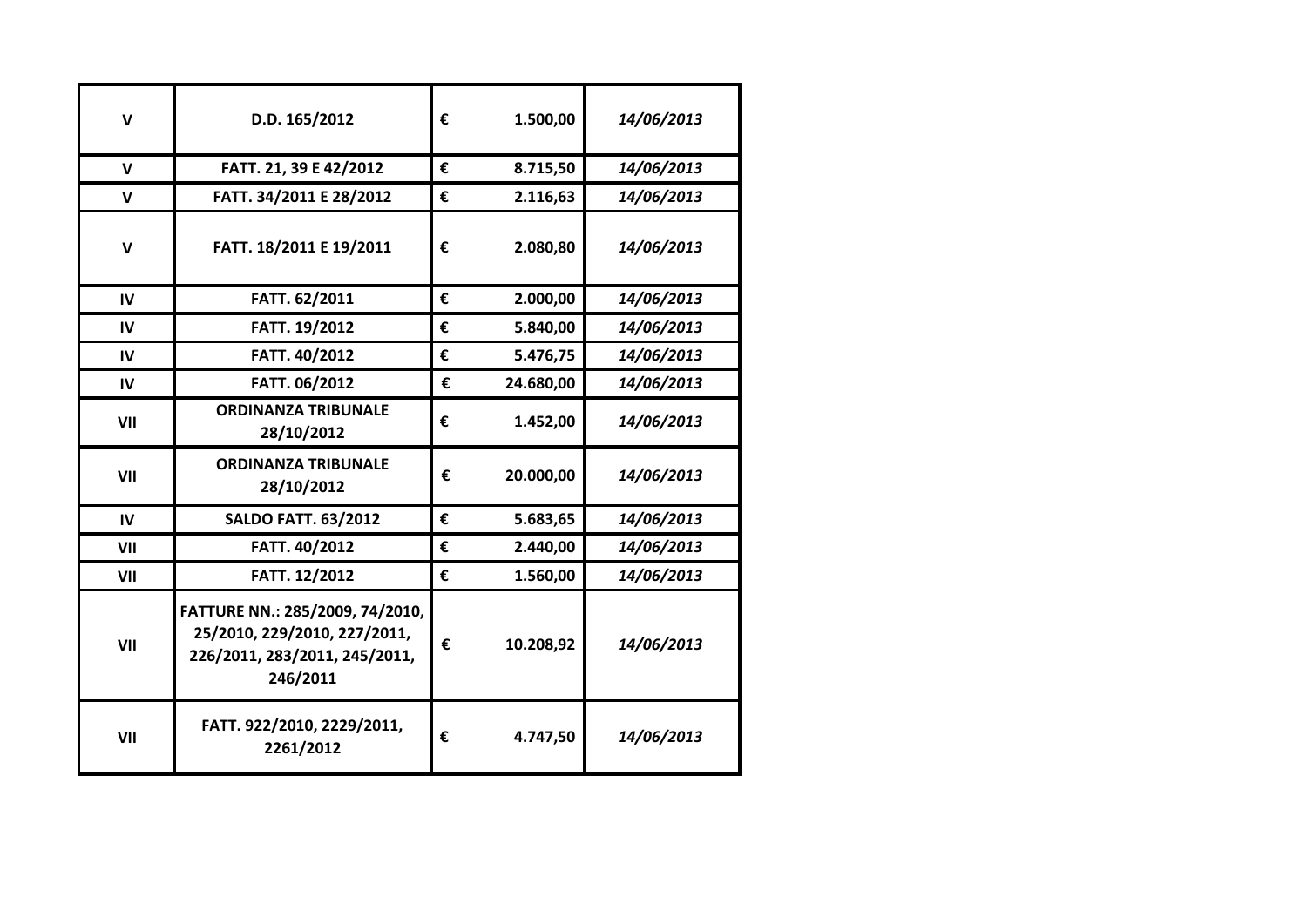| VII | D.D. 34/2011               | € | 1.500,00 | 14/06/2013 |
|-----|----------------------------|---|----------|------------|
| VII | <b>FATTURA NR. 43/2011</b> | € | 1.100,00 | 14/06/2013 |
| VII | D.D. 188/2011              | € | 800,00   | 14/06/2013 |
| VII | D.D. 198/2011              | € | 800,00   | 14/06/2013 |
| VII | D.D. 199/2011              | € | 800,00   | 14/06/2013 |
| VII | D.D. 204/2011              | € | 800,00   | 14/06/2013 |
| VII | <b>SALDO FATT. 1/2012</b>  | € | 2.000,00 | 14/06/2013 |
| VII | FATT. 50/2012              | € | 2.000,00 | 14/06/2013 |
| VII | <b>SALDO FATT. 15/2012</b> | € | 1.632,38 | 14/06/2013 |
| VII | FATT. 10/2012              | € | 1.452,00 | 14/06/2013 |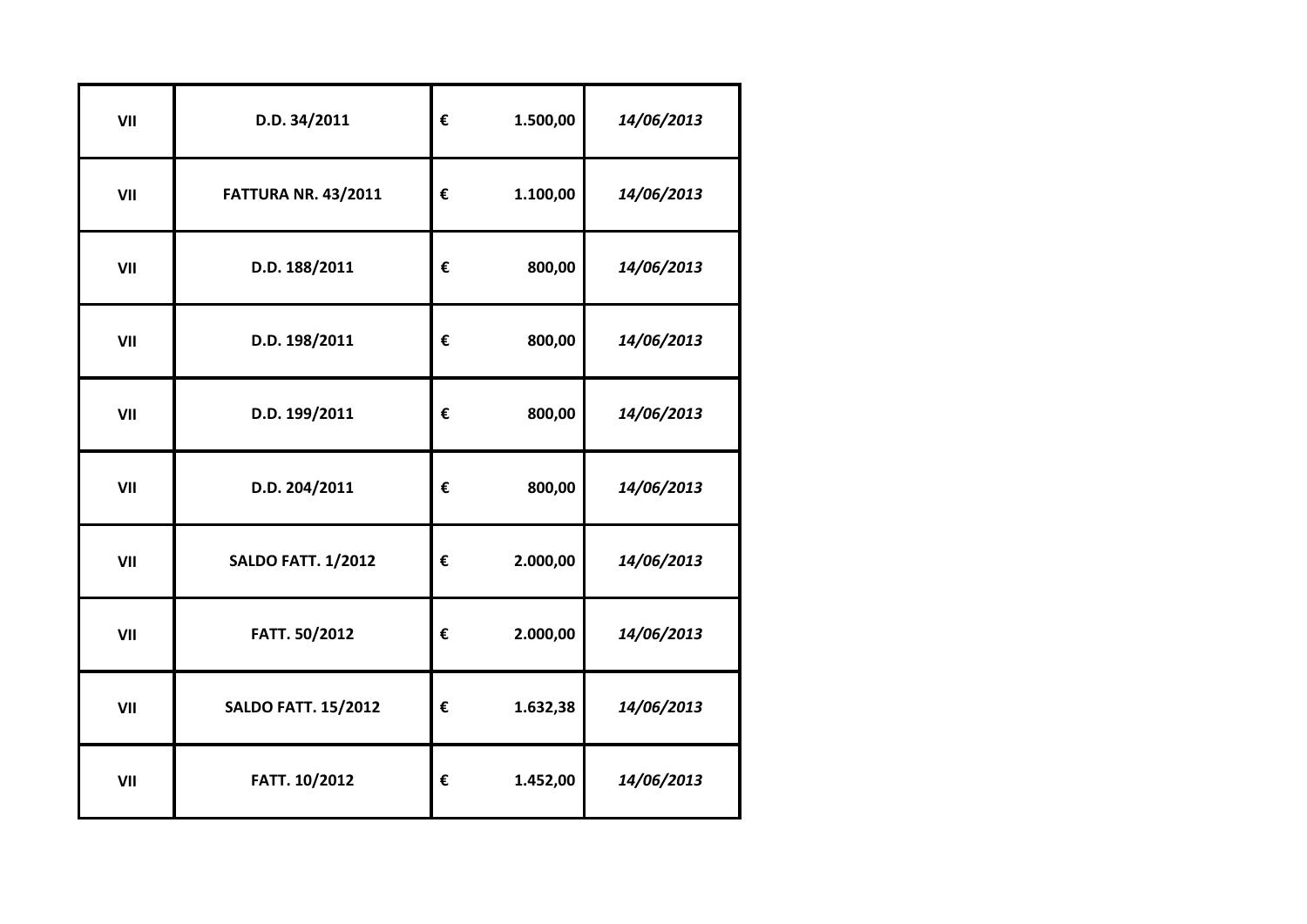| IV  | <b>SALDO FATT. 71/2012</b>              | € | 3.277,13   | 14/06/2013 |
|-----|-----------------------------------------|---|------------|------------|
|     | III DISTINTA NR. 245 DEL 14/06/2013     | € | 149.377,47 |            |
|     |                                         |   |            |            |
| T   | D.D. 214 e 320/2012                     | € | 4.500,00   | 18/06/2013 |
|     | D.D. $58/2009 + 292/2012 +$<br>293/2012 | € | 15.079,27  | 18/06/2013 |
|     | IV DISTINTA NR. 250 DEL 18/06/2013      | € | 19.579,27  |            |
|     |                                         |   |            |            |
| Ш   | D.D. 33 DEL 29/07/2011                  | € | 200.193,83 | 20/06/2013 |
|     | V DISTINTA NR. 253 DEL 20/06/2013       | € | 200.193,83 |            |
|     |                                         |   |            |            |
| п   | FATTURA N. 17/2012 + FATTURA            | € | 4.014,76   | 20/06/2013 |
|     | VI DISTINTA NR. 254 DEL 20/06/2013      | € | 4.014,76   |            |
|     |                                         |   |            |            |
| T   | FATTURA N. 132/2012 + FATTURA           | € | 1.992,59   | 21/06/2013 |
|     | VII DISTINTA NR. 255 DEL 21/06/2013     | € | 1.992,59   |            |
|     |                                         |   |            |            |
| IV  | <b>SALDO FATT. 05/2012</b>              | € | 6.500,00   | 21/06/2013 |
| VII | FATT. 15/2012                           | € | 1.324,48   | 21/06/2013 |
| L   | <b>SALDO FATT. 25/2008</b>              | € | 2.395,07   | 21/06/2013 |
| т   | <b>SALDO FATT. 17/2012</b>              | € | 8.232,63   | 21/06/2013 |
| т   | <b>SALDO FATT. 08/2012</b>              | € | 1.081,11   | 21/06/2013 |
| т   | <b>SALDO FATT. 22/2012</b>              | € | 3.000,00   | 21/06/2013 |
|     | VIII DISTINTA NR. 257 DEL 21/06/2013    | € | 22.533,29  |            |